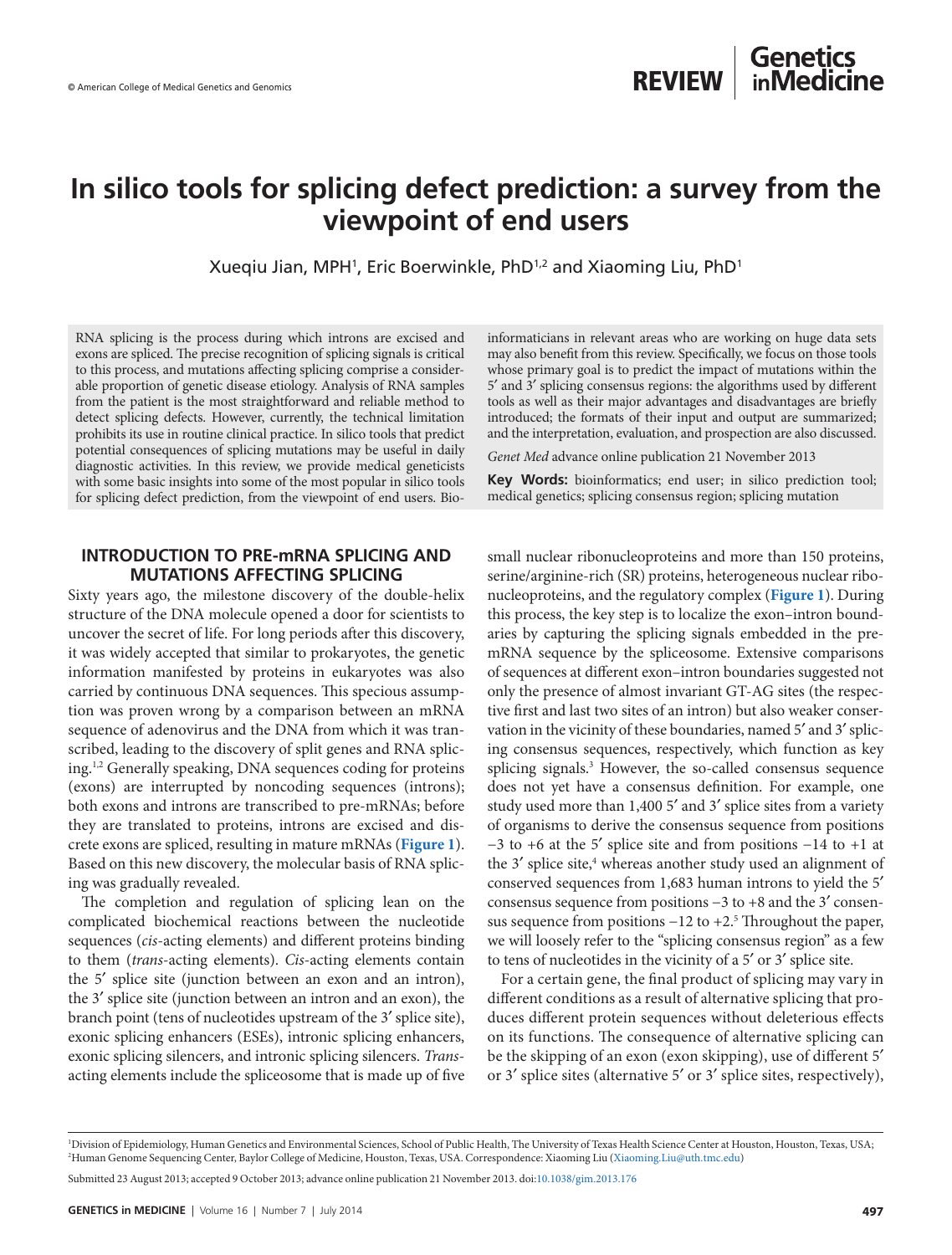<span id="page-1-0"></span>

Figure 1 Schematic illustration of pre-mRNA splicing. 5' Splice site and 3' splice site are recognized by the spliceosome, and the intron is excised, and exons are spliced. The whole process is regulated by *trans*-acting elements such as SR proteins, heterogeneous nuclear ribonucleoproteins, and the regulatory complex. ESE, exonic splicing enhancer; ESS, exonic splicing silencer; ISE, intronic splicing enhancer; ISS, intronic splicing silencer; ss, splice site.

retaining one of the two exons but not both (mutually exclusive exons), or the retention of an intron (intron retention).<sup>6</sup> Alternative splicing diversifies gene expression (e.g., in different tissues or in different developmental stages) and is very common in human genes. Mutations at splice sites may also modify patterns of splicing in a deleterious way. For instance, a mutated splice site may disrupt an authentic exon–intron boundary and thus change the binding site of the spliceosome, which results in an aberrant splicing. For example, a G to T substitution at position 1 in intron 25 of the *DFNA1* gene can disrupt the canonical splice donor sequence and lead to a four-base insertion in the transcript, which further results in a frameshift and a premature termination that truncates 32 amino acids of the protein. This splicing mutation has been found to cause nonsyndromic deafness in humans.<sup>7</sup> Another example is the fact that a C to T point mutation at position 6 in exon 7 of the *SMN2* gene in individuals who already have deletions of the *SMN1* gene does not change the codon; instead, 80% of the time it inactivates an ESE and creates an exonic splicing silencer. This leads to exon 7 skipping and a truncated protein, thereby causing spinal muscular atrophy.<sup>8-10</sup> In addition to disrupting the primary linear sequence at splice sites, mutations may also have impact on other aspects of splicing, e.g., modification of the secondary structure of the region that hinders the binding of *trans*-acting elements.11 Besides the causal role as shown in the above examples, splicing mutations can also act as a modifier of disease susceptibility and severity, which has been extensively reviewed elsewhere.<sup>12</sup>

Mutations affecting RNA splicing are not negligible in the population. For example, the Human Gene Mutation Database [\(http://www.hgmd.cf.ac.uk/ac/index.php](http://www.hgmd.cf.ac.uk/ac/index.php)) collects

known human mutations responsible for inherited diseases. As of its Professional Version 2013.2, a total of 13,030 (9.2%) out of 141,161 disease-causing mutations have consequences for mRNA splicing. A widely cited paper estimated that among all human genetic diseases caused by point mutations, up to 15% are the results of splicing defects.13 However, this estimate seems still conservative because mutations in coding regions are usually considered as missense, nonsense, or silent, which may have resulted in misclassification of splicing mutations and underestimation of the number of splicing mutations.<sup>6</sup> Recently, Lim et al.<sup>14</sup> and Sterne-Weiler et al.<sup>15</sup> provided similar estimates of the proportion of variants within exons that affect splicing but were originally classified as missense (missense or nonsense by Sterne-Weiler et al.<sup>15</sup>) mutations in the Human Gene Mutation Database using independent methods (22 and 25%, respectively). These statistics indicate that mutations affecting splicing comprise a considerable proportion of genetic disease etiology.

## **A PROBLEM OF SPLICING MUTATION DETECTION IN MEDICAL GENETICS**

Disease diagnosis and treatment owe a great deal to our understanding of disease etiology and relevant laboratory techniques. With the importance of mutations affecting splicing being unraveled, their potential role in genetic diseases is increasingly attracting the attention of medical geneticists in their clinical practice. Analysis of RNA from the patient is the most straightforward and reliable method to detect splicing defects. Some other widely used laboratory techniques include in vitro splicing assay and minigene splicing assay.16 However, our current knowledge of splicing is yet to be implemented in clinical practice on a routine basis due to RNA sample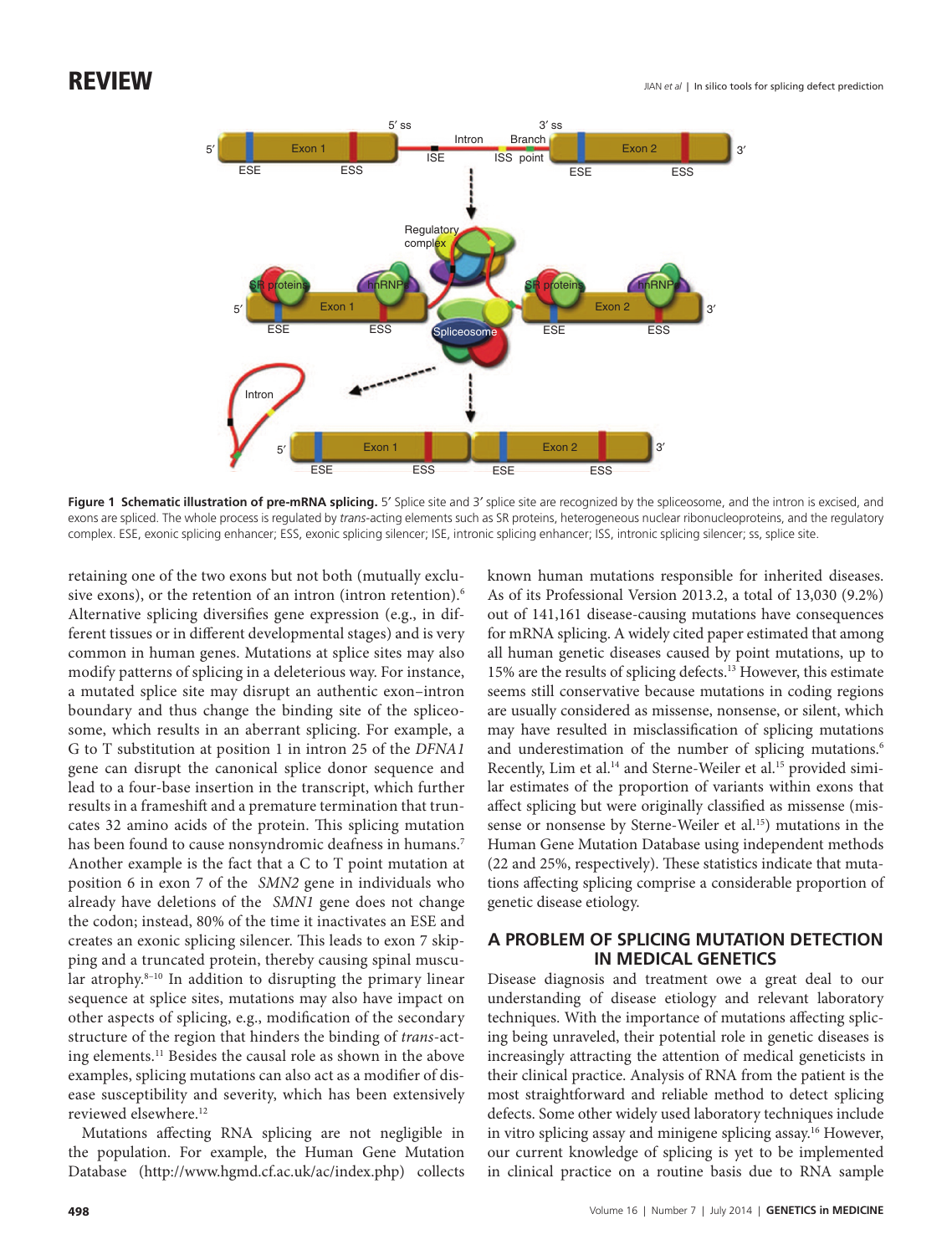availability (especially specific tissue samples) and limitations in the use of these laboratory techniques.<sup>16</sup> Clinical genetic testing still relies largely on the DNA extracted from blood samples. Moreover, searching for particular splicing variants responsible for particular diseases in the genome may be akin to looking for a needle in a haystack. Since laboratory testing for all splicing variants is expensive and time consuming, medical geneticists are seeking a more economical and quicker way of screening thousands of variants without losing much accuracy so that limited medical resources can be used to serve as many patients as possible. One alternative is to use in silico prediction tools to filter out those variants with little odds of being deleterious and thus to narrow down the search to fewer candidate variants for further experimental validation. After decades of efforts, a number of in silico prediction tools have been developed to assess the effect of DNA sequence variations on splicing. Even so, medical geneticists may be uncertain as to which of the many prediction tools to choose when they have their patients' DNA sequences in hand. Most of the tools were initially designed and developed primarily for research purposes, making them much less useful in clinical practice. Therefore, in this review, we try to provide medical geneticists with some basic insights into some of the most popular in silico tools for splicing defect prediction. Although currently available prediction tools can cover almost all *cis*-acting elements, e.g., ESEfinder, a program that identifies putative ESEs responsive to SR proteins,<sup>17</sup> has successfully predicted the loss of a putative ESE motif in the *SMN2* gene in the previous example,<sup>10</sup> we restrict our review to those with the primary goal of predicting the impact of mutations within the 5′ and 3′ consensus regions for the following reasons: (i) the consensus regions are the prominent *cis*-acting elements; (ii) they have been understood and modeled much better than other elements; and (iii) prediction tools for mutations within consensus regions are better developed with more potential to be utilized in medical genetics. We focus on the application aspect of these tools and employ a user-oriented way to organize the logic of the text. This review may also be useful for bioinformaticians in relevant areas who are working on huge data sets such as whole-genome sequencing data. We anticipate that the information presented here will produce an intuitive picture of current progress in this field, from which readers may benefit when using these tools in their daily practice.

### **OVERVIEW OF IN SILICO PREDICTION TOOLS FOR 5′ AND 3′ SPLICE SITE MUTATION**

The main purpose for using splice site prediction tools has shifted from the identification of possible exon–intron boundaries before the Human Genome Project was completed in 2003 to the prediction of the transcriptional impact of mutations at known splice sites and their vicinity regions in the post-Human Genome Project era. This transition reflects the need to understand human variation on splicing and its effect on human diseases, which is of most interest for medical geneticists. From the viewpoint of end users, the first interface presented when

most of the tools are opened will be the input page, which asks the user to type or load the data they want to predict. Most tools require the input of one or more sequences with or without specifying exon–intron boundaries. In the former condition, users need to fix the length of the sequence, whereas in the latter condition, the computer program automatically searches for potential splice sites through the whole length of the input sequence. The shared feature of both formats is to provide the tool with a sequence around the splice site (either manually or automatically by the program), indicating that the prediction of a given mutation relies only on the sequence context itself, regardless of which tool is chosen. In fact, the major differences among tools are the consensus sequences that they used for the comparison with the input sequences, the statistical models applied to this comparison, and the training methods implemented in machine-learning approaches, which will be introduced later in this section. Although a number of in silico tools have been developed, the ideas behind them are not so diverse. Tools with the same backbone mainly differ in the extent to which the local sequence context is taken into account. Oftentimes, a new tool was introduced when certain components of the algorithm it stemmed from were improved. Although medical geneticists usually have more concern about the application aspect of these tools, which will be discussed later, a brief description of the principles is helpful for their understanding in the advantages and disadvantages of different tools.

The basic position weight matrix (PWM) model proposed by Shapiro and Senapathy<sup>4</sup> is to score and rank a sequence using appropriate weights for each nucleotide position based on the information from its aligned consensus sequence (**[Table 1](#page-2-0)**), and it was used by the web interface Splice-Site Analyzer Tool ([http://](http://ibis.tau.ac.il/ssat/SpliceSiteFrame.htm) [ibis.tau.ac.il/ssat/SpliceSiteFrame.htm\)](http://ibis.tau.ac.il/ssat/SpliceSiteFrame.htm). The PWM model is simple, easy to understand, and widely used for representing different patterns of sequences; however, it is overly simplified as it assumes independency (or no correlation) among all positions. That is, a PWM score of a sequence is the summation of position-specific scores for each of its bases (A, T, C, and G), and change of one score at a position has no impact on calculating the score at other positions. SpliceView [\(http://zeus2.](http://zeus2.itb.cnr.it/~webgene/wwwspliceview.html) [itb.cnr.it/~webgene/wwwspliceview.html\)](http://zeus2.itb.cnr.it/~webgene/wwwspliceview.html) improved the PWM

<span id="page-2-0"></span>

|        | <b>Table 1</b> A hypothetical example of a position weight |  |
|--------|------------------------------------------------------------|--|
| matrix |                                                            |  |

|                   |      |      |      | <b>Site</b> |      |      |
|-------------------|------|------|------|-------------|------|------|
| <b>Nucleotide</b> | 1    | 2    | 3    |             | 5    | 6    |
| Α                 | 0.73 | 0.17 | 0.00 | 0.00        | 0.05 | 0.62 |
|                   | 0.05 | 0.26 | 0.00 | 1.00        | 0.49 | 0.00 |
|                   | 0.15 | 0.57 | 0.00 | 0.00        | 0.16 | 0.22 |
| G                 | 0.07 | 0.00 | 1.00 | 0.00        | 0.30 | 0.16 |

 For each site, the frequencies of different nucleotides observed in a set of aligned sequences are calculated to construct the position weight matrix (PWM), which is used to score and rank a sequence. For example, a sequence ACGTTA is most likely to be observed in the population and has the highest score, while a sequence TGACAT is one of the most unlikely and has the lowest score. The formula used to calculate the score varies between 5′ and 3′ splice sites and between different PWM algorithms.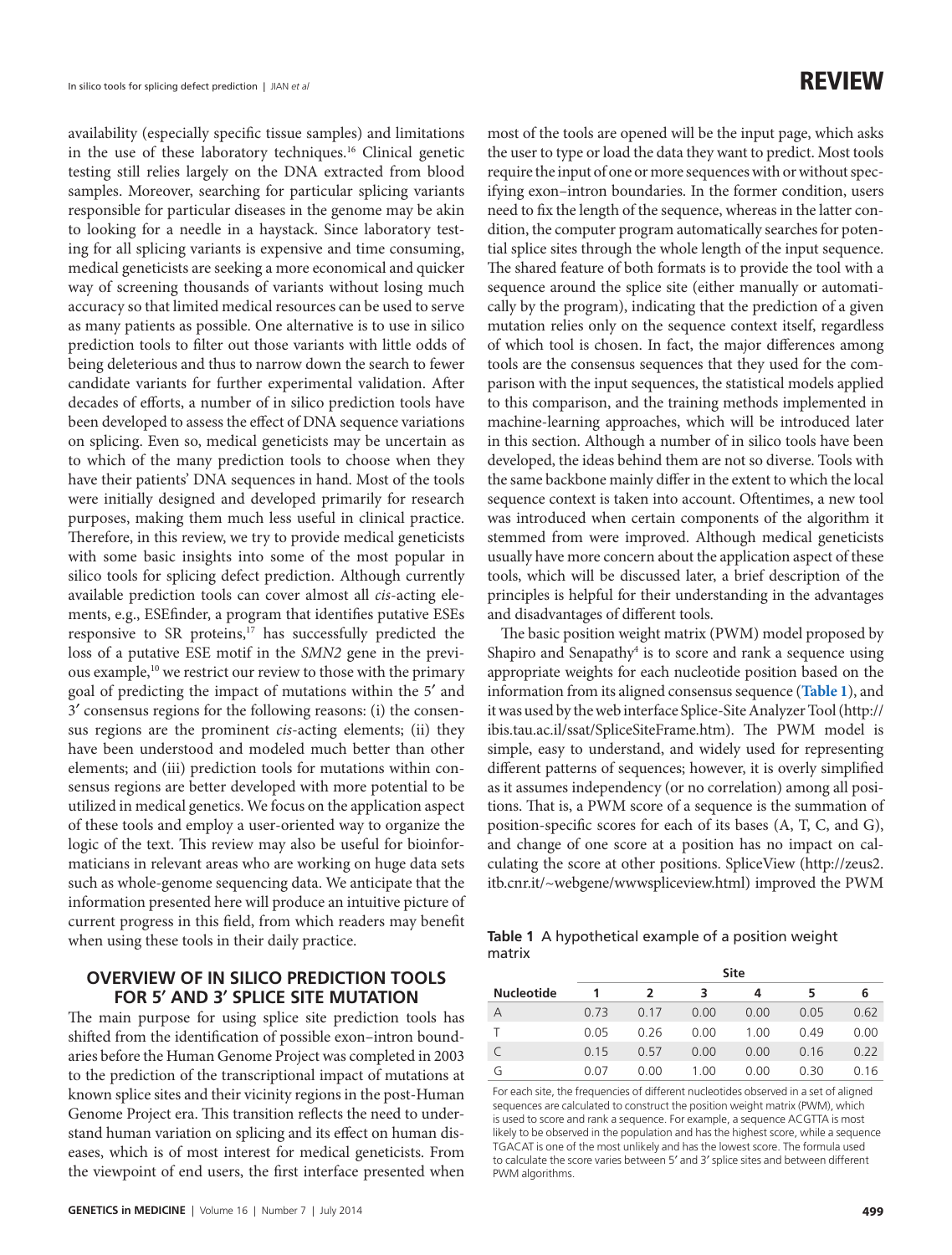model by considering mutual dependency between nucleotides in different positions.18 A more general probabilistic model called the maximal dependence decomposition model, which is a decision tree method, captures potential strong dependencies between signal positions (adjacent and nonadjacent) by dividing the data set into subsets based on pairwise dependency between positions and modeling each subset separately.<sup>19</sup> The maximal dependence decomposition model was incorporated in the computer program GENSCAN [\(http://genes.mit.edu/](http://genes.mit.edu/GENSCAN.html) [GENSCAN.html](http://genes.mit.edu/GENSCAN.html)). Pertea et al.<sup>20</sup> further enhanced the maximal dependence decomposition model by adding Markov models, which capture additional dependencies among adjacent positions. The source code for this method, called GeneSplicer, is downloadable at <http://ccb.jhu.edu/software/genesplicer/>.

In the previous examples, the features used for distinguishing true splice sites from decoy ones are selected by hand, e.g., using appropriate weights in the PWM model, which might not be optimized and introduce bias. To overcome this problem, machine-learning techniques such as artificial neural networks have been applied to the classification of splice sites. By training on the true-positive and true-negative data sets, a neural network automatically optimizes a criterion (e.g., a hyperplane) that separates the two classes. For instance, NetGene2 (<http://www.cbs.dtu.dk/services/NetGene2/>) was developed using neural networks in which the threshold is also con-trolled by the exon signal,<sup>21</sup> and NNSplice [\(http://www.fruitfly.](http://www.fruitfly.org/seq_tools/splice.html) [org/seq\\_tools/splice.html](http://www.fruitfly.org/seq_tools/splice.html)) was trained only on examples with consensus splice sites, and it also accounts for strong correlations in neighboring positions.<sup>22</sup> The support vector machine is another type of machine-learning technique. SplicePort ([http://spliceport.cbcb.umd.edu/](http://�spliceport.cbcb.umd.edu/)) used the feature generation algorithm that automatically identifies sequence-based features important for sequence classification as input for the support vector machine.<sup>23</sup> Although the machine-learning approach is highly automatic, the drawback is as obvious as its advantage, which is overfitting. If a classifier fits the training data "too well," e.g., too many parameters relative to the number of examples, the generalizability will likely be poor. That means, when using an overfitted neural network or support vector machine to predict unknown splice sites, the optimized criterion might not be appropriate any longer. One of the common ways to minimize overfitting is to use Bayesian models. One attempt by Brendel et al.24 used three variables for splice site prediction, and the model was implemented by the web server SplicePredictor ([http://bioservices.usd.edu/splicepredictor/\)](http://bioservices.usd.edu/splicepredictor/).

To date, the most unbiased approximation for modeling short sequence motifs is to use the maximum entropy distribution (MED). Compared with other methods, the only assumption of MED is the consistency with the features of the empirical distribution estimated from available data.<sup>25</sup> MED also considers dependencies between both nonadjacent and adjacent positions. Rather than a single model, MED is a framework with much flexibility for generating different models by simply changing the sets of constraints. The approach has been utilized by the tool MaxEntScan [\(http://genes.mit.edu/burgelab/](http://genes.mit.edu/burgelab/maxent/Xmaxentscan_scoreseq.html)

[maxent/Xmaxentscan\\_scoreseq.html](http://genes.mit.edu/burgelab/maxent/Xmaxentscan_scoreseq.html)). Users can either use the default models or build their own. The model has been successfully applied to the prediction of splicing mutations in the *ATM* gene responsible for the neurological disorder ataxia telangiectasia, in which three apparently nonsense, missense, or silent exonic mutations were correctly interpreted as disrupting normal splice sites and creating new ones by using MED that had been confirmed by cDNA analysis.<sup>26</sup> MaxEntScan can also output results using other algorithms such as the PWM, maximal dependence decomposition model, and Markov models for easy comparison.

In addition to the approaches described above, various other methods used for splicing defect prediction have been proposed. Examples with user-friendly web interfaces include HBond ([http://www.uni-duesseldorf.de/rna/html/hbond\\_score.](http://www.uni-duesseldorf.de/rna/html/hbond_score.
php):) [php\):](http://www.uni-duesseldorf.de/rna/html/hbond_score.
php):) hydrogen bond model describing the interaction of U1 small nuclear RNA and its binding sites;<sup>27</sup> automated splice site analyses [\(http://splice.uwo.ca/,](http://splice.uwo.ca/,) free registration required): information theory-based models by which changes in the affinity of potential splice and regulatory sites caused by mutation are calculated;<sup>28</sup> CRYP-SKIP ([http://cryp-skip.img.cas.](http://cryp-skip.img.cas.cz/):) [cz/\):](http://cryp-skip.img.cas.cz/):) multiple logistic regression model which distinguishes exons that are skipped and that activate cryptic splice sites as a result of splicing mutations;<sup>29</sup> and Spliceman [\(http://](http://�fairbrother.biomed.brown.edu/spliceman/index.cgi):) [fairbrother.biomed.brown.edu/spliceman/index.cgi\):](http://�fairbrother.biomed.brown.edu/spliceman/index.cgi):) prediction of how likely distant mutations around annotated splice sites disrupt splicing by clustering hexamers into distinct groups based on positional distributions.30

Some tools also incorporate multiple algorithms for the sake of user convenience. Human Splicing Finder [\(http://](http://www.umd.be/HSF/) [www.umd.be/HSF/](http://www.umd.be/HSF/)) outputs splicing defect predictions based on the PWM and MED models as well as the predictions of branch points, ESEs, and exonic splicing silencers.<sup>31</sup> SROOGLE (<http://sroogle.tau.ac.il/>) is a comprehensive platform that combines nine different prediction algorithms to score four main splicing signals, in which 5′ and 3′ splice sites are predicted by both the PWM and MED models.32 Automatic Analysis of SNP sites (AASsites; [http://genius.embnet.dkfz-heidelberg.de/menu/biounit/](http://genius.�embnet.dkfz-heidelberg.de/menu/biounit/
open-husar/) [open-husar/\)](http://genius.�embnet.dkfz-heidelberg.de/menu/biounit/
open-husar/) is a new analysis pipeline that predicts splicing pattern change caused by single-nucleotide polymorphisms using outputs from five gene prediction programs.<sup>33</sup>

Information about the input and output of these tools is listed in **[Table 2](#page-4-0)**. Unfortunately, at least one sequence is required as the input for almost all tools, thereby making the application of these tools in clinical practice much less convenient. One exception is automated splice site analyses, which has the option not to input sequence information because automated splice site analyses can also localize the variant based on the user-provided gene name, mRNA accession number, or dbSNP rs number. This may be more useful for medical geneticists, as it is better to have a simple format of input that prevents their focus from being distracted by technical concerns. Another common drawback of these tools is their limitation on the length of the sequence being analyzed (**[Table 2](#page-4-0)**).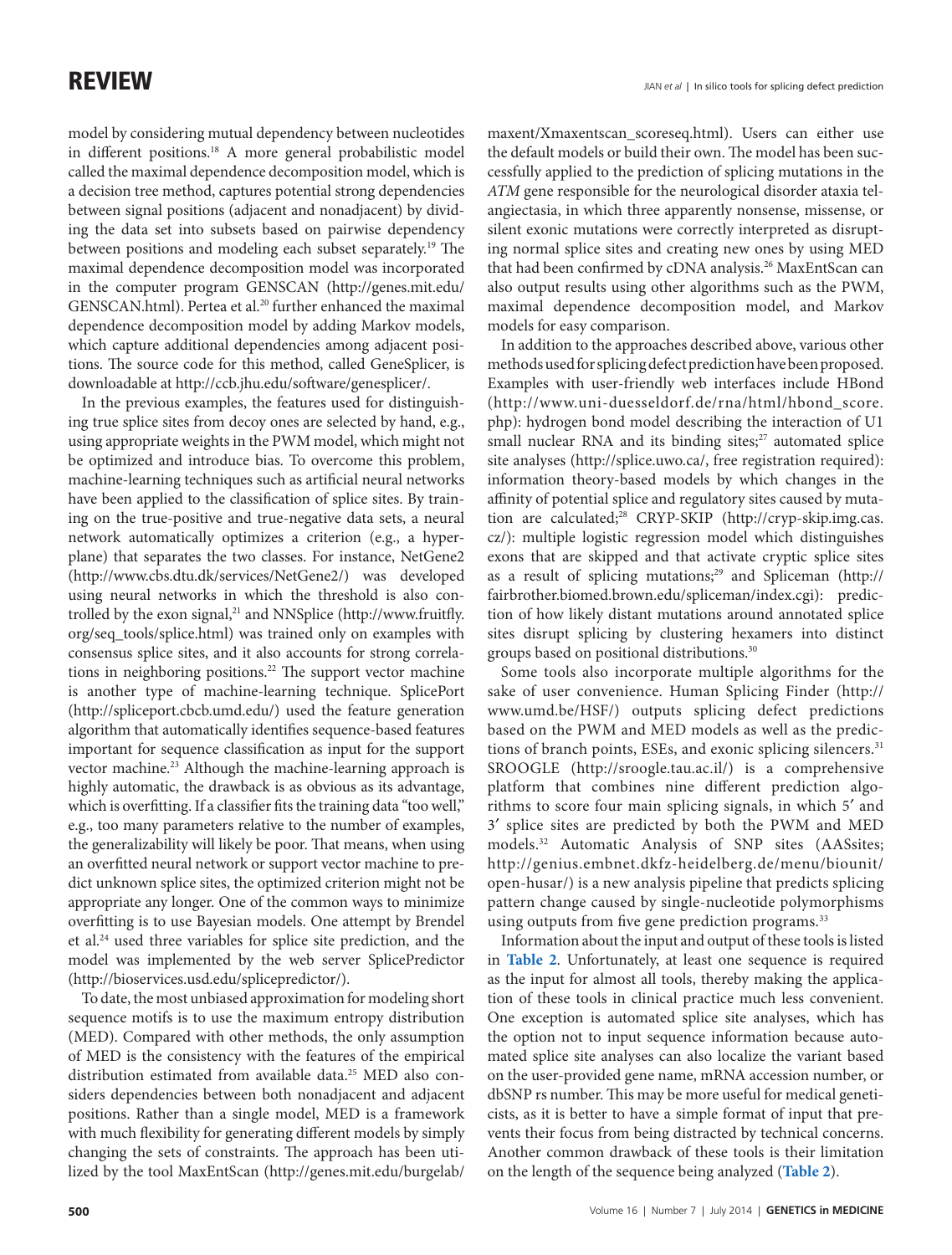### <span id="page-4-0"></span>**Table 2** Summary of input, output, and interpretation of prediction scores for selected currently available in silico tools for 5′ and 3′ splice site prediction with user-friendly web interface

| Tool                              | Input                                                                                                                          | Output                                                                | Interpretation                                                                                       |
|-----------------------------------|--------------------------------------------------------------------------------------------------------------------------------|-----------------------------------------------------------------------|------------------------------------------------------------------------------------------------------|
| Splice-Site Analyzer<br>Tool      | Single/multiple sequences (5': 9 bp (-3 to +6);<br>$3'$ : 15 bp $(-14$ to $+1)$ )                                              | S & S score (0-100)                                                   | Higher score implies a more similar ss<br>sequence with the consensus sequence                       |
| NetGene2                          | Single sequence (200 bp < length < 80,000 bp)                                                                                  | Confidence score (0-1)                                                | Higher score implies a higher<br>confidence of true site                                             |
| NNSplice                          | Single/multiple sequences                                                                                                      | Score $(0-1)$                                                         | Higher score implies greater potential<br>for splice site                                            |
| GENSCAN                           | Single sequence $\leq$ 1 million bp                                                                                            | Probability score (0-1)                                               | Higher score implies a higher<br>probability of correct exon                                         |
| SpliceView                        | Single sequence ≤31,000 bp                                                                                                     | S & S score (0-100)                                                   | Higher score implies a more similar ss<br>sequence with the consensus sequence                       |
| Hbond                             | Single/multiple 11 bp sequences $(-3 \text{ to } +8)$<br>containing GT in +1/+2 or one genomic sequence                        | Hbond score                                                           | Higher score implies a stronger<br>capability of forming H-bonds with U1<br>small nuclear RNA        |
| MaxEntScan                        | Single/multiple sequences (5': $9bp$ (-3 to +6); 3':<br>$23bp (-20 to +3))$                                                    | Maximum entropy score<br>(log odds ratio)                             | Higher score implies a higher<br>probability of the sequence being a true<br>splice site             |
| SplicePredictor                   | Single/multiple sequences                                                                                                      | *-Value (3-15)<br>determined by $P$ , $\rho$ , and<br>$\gamma$ values | Higher value implies greater reliability<br>of the predicted splice site                             |
| Automated splice site<br>analyses | Mutation to be analyzed and the reference<br>sequence                                                                          | Information contents Ri                                               | Color coded by direction and type of<br>change in Ri                                                 |
| SplicePort                        | Single/multiple sequences ≤30,000 bp                                                                                           | Feature generation<br>algorithm score                                 | Higher score implies a more precise<br>prediction of splice site                                     |
| Human Splicing Finder             | Single sequence ≤5,000 bp                                                                                                      | S & S score (0-100)                                                   | Higher score implies greater potential<br>for splice site                                            |
| <b>CRYP-SKIP</b>                  | Single/multiple sequences ≤4,000 bp containing<br>one exon in upper case and flanking intronic<br>sequence ≥4 bp in lower case | Probability of cryptic ss<br>activation (0-1)                         | Higher value implies a higher<br>probability of cryptic ss activation as<br>opposed to exon skipping |
| <b>SROOGLE</b>                    | Target exon along with two flanking introns                                                                                    | Different scores with their<br>percentile scores (0-1)                | Higher percentile score implies a higher<br>ranking of the ss within precalculated<br>distributions  |
| AASsites                          | Single sequence containing the SNP(s) and the<br>Ensembl gene ID to which the SNP(s) belong(s)                                 | Classification of the<br>probability for a change<br>in splicing      | Probable, likely, or unlikely                                                                        |
| Spliceman                         | Single/multiple sequences with one mutation and<br>$\geq$ 5 bp in each side of the mutation                                    | L1 distance and<br>percentile rank                                    | Higher percentile rank implies a higher<br>likelihood the point mutation is to<br>disrupt splicing   |

SNP, single-nucleotide polymorphism; ss, splice site.

## **INTERPRETATION, EVALUATION, AND PROSPECTION**

A simple, clear, but informative, interpretation of the output of prediction tools is extremely important for their application in clinical practice. Most tools output a score as a numerical measure of the strength of the splicing signal. Although the range varies, a higher score always indicates a higher degree of similarity to the consensus sequence or a higher probability or confidence of a site being a true splice site. A common misinterpretation of the score by end users is to treat the score as a measure of the effect size. Since the score is a reflection of how likely the variant is deleterious, it is by no means appropriate to consider a variant with a lower score as more deleterious than that with a higher score. Furthermore, the score itself is meaningless because there is no recognized threshold distinguishing positive sites from negative ones. This might be partially due to the fact that other factors besides splicing signals have an

impact on splicing. A common way to interpret the scores and facilitate the comparison between different methods is to use score variation by comparing the mutant score with the reference score.<sup>34,35</sup> Users should use a criterion, usually a cutoff value, to determine whether the mutation is causing splicing defects. However, setting this value is usually arbitrary across different tools in different studies. Since the choice of the threshold might not be optimized, the apparently poor performance of a tool is probably due to human errors rather than the algorithm itself, and this will lead to the incomparability of different tools, thus impeding the development of interpretation guidelines.

Lack of interpretation guidelines for splicing defect prediction is also attributable to the small-scale nature of published studies ([Table 3](#page-5-0)). As a recent example, Houdayer et al.<sup>35</sup> systematically evaluated several in silico prediction tools using 272 variants of unknown significance in *BRCA1* and *BRCA2*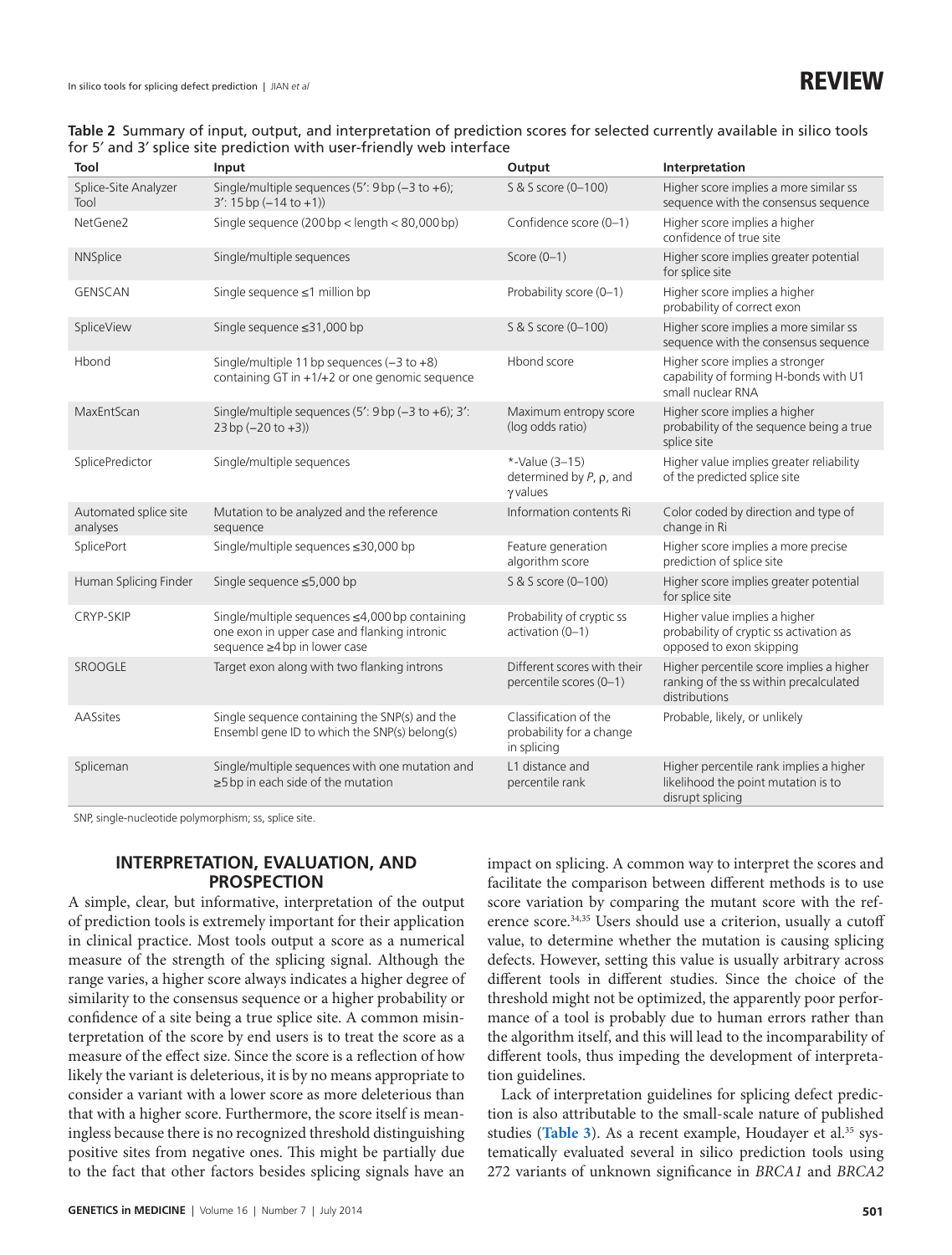| .<br>Number of |             |                                                                                                      | Year           |
|----------------|-------------|------------------------------------------------------------------------------------------------------|----------------|
| variants       | Gene(s)     | <b>Prediction tools evaluated</b>                                                                    | (reference)    |
| 39             | RB1         | NNSplice, PWM, MaxEntScan, ASSA, ESEfinder, RESCUE-ESE <sup>a</sup>                                  | 2008 (ref. 38) |
| 18             | LDLR        | MaxEntScan, NNSplice, NetGene2                                                                       | 2009 (ref. 39) |
| 29             | BRCA1/BRCA2 | NNSplice, NetGene2, PWM, ASSA, MaxEntScan, HSF                                                       | 2009 (ref. 40) |
| 623            | Multiple    | GENSCAN, GeneSplicer, HSF, MaxEntScan, NNSplice, SplicePort, SplicePredictor,<br>SpliceView, SROOGLE | 2010 (ref. 34) |
| 53             | BRCA1/BRCA2 | PWM, GeneSplicer, NNSplice, MaxEntScan, HSF                                                          | 2011 (ref. 41) |
| 272            | BRCA1/BRCA2 | NNSplice, PWM, MaxEntScan, ESEfinder, RESCUE-ESE, HSF                                                | 2012 (ref. 35) |
| 24             | BRCA1/BRCA2 | PWM, MaxEntScan, NNSplice, GeneSplicer, HSF, NetGene2, SpliceView, SplicePredictor, ASSA             | 2013 (ref. 42) |

<span id="page-5-0"></span>**Table 3** Selected recent publications whose primary goal (or one of the goals) was to evaluate in silico tools for splicing defect prediction

a ESEfinder and RESCUE-ESE are web tools that predict ESEs.

ASSA, automated splice site analyses; ESE, exonic splicing enhancer; HSF, Human Splicing Finder; PWM, position weight matrix.

genes. These variants were analyzed in vitro and in silico; the receiver operating characteristic curve was used to identify the optimized cutoff value for each tool and to compare their predictive performance for variants in 5′ and 3′ consensus regions (excluding GT-AG sites because all mutations at GT-AG sites affect splicing and were successfully predicted by all tools). They found that the combination of MaxEntScan with a 15% cutoff value and the PWM model with a 5% cutoff value led to an optimized sensitivity of 96% and specificity of 83%. Although the number of variants investigated is still relatively small and only from two genes, we consider it an encouraging step in the right direction. From this study, more interesting findings other than the result itself are the opportunities it provides for improvement. (i) The currently available prediction tools perform perfectly for mutations at invariant GT-AT sites. The real difficulty is to predict their vicinity regions (consensus sequences) and more distant sites. (ii) If the consensus sequence has a higher score, the prediction is more reliable. Ideally, a good algorithm should give the maximum score to the consensus sequence, but it relies on accurate and representative population sequence information to build consensus sequences. The high-throughput next-generation sequencing technologies provide amazing tools to rapidly resequence the whole genome and transcriptome; thus, a better definition of splicing consensus sequence is possible. (iii) The guidelines proposed based on a single study might only apply to a specific data set. The generalizability to other genes and populations is still unknown. As more and more whole-genome and transcriptome sequences are available, real large-scale splicing analyses are expected, which are not limited to certain genes in certain populations. Guidelines for splicing defect prediction based on more general data will be more reliable and generic. (iv) From the epidemiological point of view, all existing evaluations are retrospective, which inevitably suffer from a series of selection biases. Though expensive and time consuming, establishing large cohorts is still preferred to avoid the impact of these biases introduced in a retrospective study that cannot be fully controlled by any analytical method. For example, to associate a disease with its possible causal mutations, investigators often choose to retrospectively compare

the nucleotide difference between the cases and the controls because the comparison can be accomplished quickly and economically. However, it might be more convincing to use a random cohort sequenced at baseline (exposure) and observe whether the disease emerges (outcome) prospectively to eliminate the impact of nonrandom selection of cases and controls. This can probably be achieved by using resequencing DNA samples collected at baseline from existing well-established cohorts, such as the Cohorts for Heart and Aging Research in Genomic Epidemiology Consortium.<sup>36</sup> Besides this, recently, the National Institutes of Health funded a 5-year research program that will explore the use of genomic sequencing in newborn screening.37 This provides the opportunity to establish new large cohorts from the very beginning of life and has the potential for studying germline mutations and Mendelian diseases, especially for those with early age of onset.

Besides a standard interpretation guideline, ease of use is another important concern for medical geneticists. As previously mentioned, almost all currently available web tools are not convenient to use in clinical practice. In addition, computational efficiency determines the waiting time of end users and whether the tool has a local standalone version influences its usefulness when end users encounter internet outage. A commercial software package called Alamut (Interactive Biosoftware, Rouen, France) integrates multiple reliable, regularly updated data sources and multiple prediction algorithms (for splicing signal detection, PWM, MaxEntScan, NNSplice, GeneSplicer, and Human Splicing Finder are included). By entering only the variant and specifying its coordinates, users can easily obtain all results at the same time without worrying about the sequence context. This should be the future of in silico prediction tools, and it is expected that more and more such software with user-friendly interfaces will be developed and launched. For bioinformaticians who usually have large quantities of variants to annotate and predict, a tool that can conduct "batch" analysis is preferable (e.g., NetGene2, GENSCAN, GeneSplicer, MaxEntScan, and SplicePredictor have this option). The highthroughput version of the Alamut software, Alamut-HT, can handle ×1,000 variants using its server option (Windows and Linux) or standalone option (Linux only).